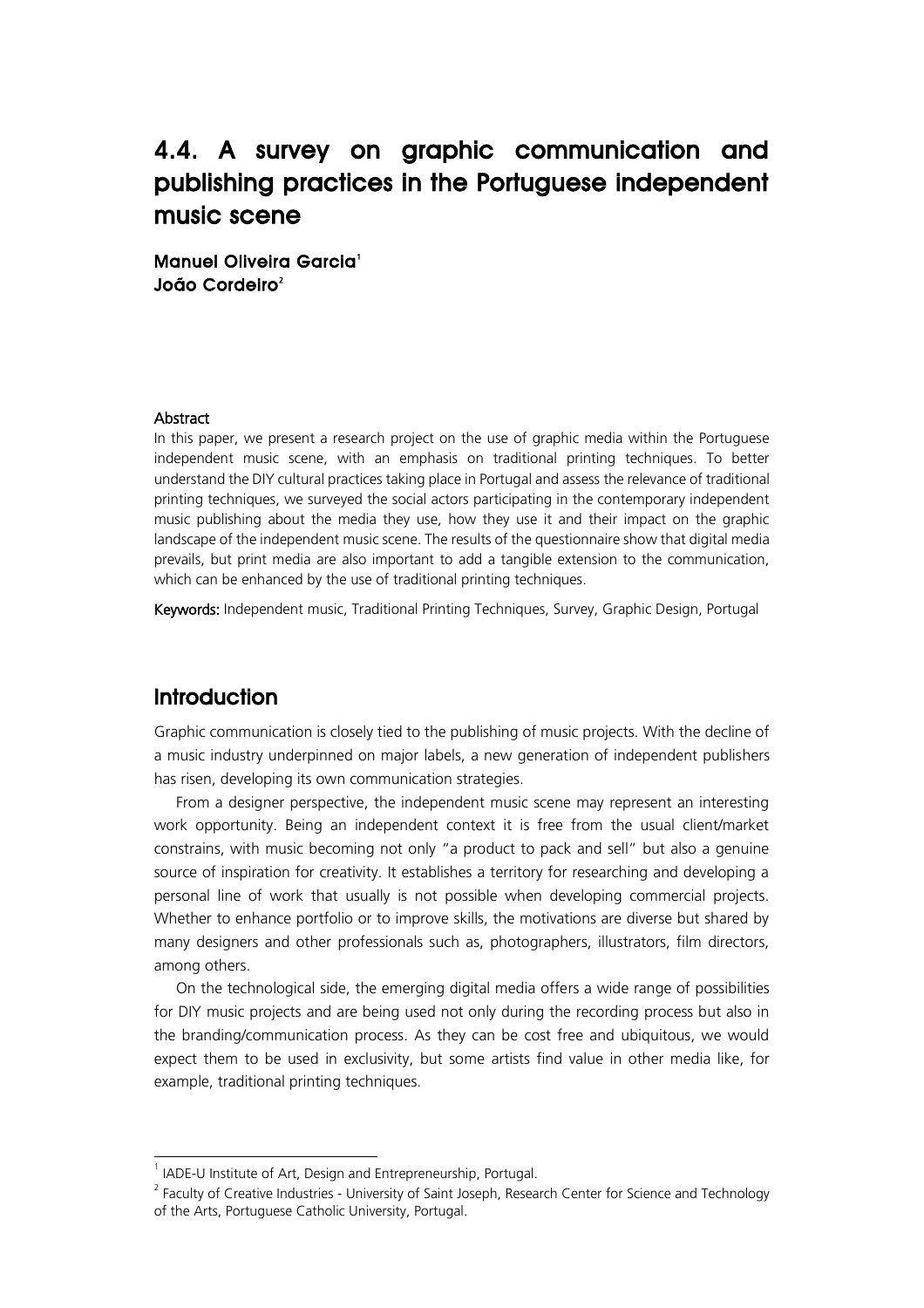Regarding the distribution and promoting process, Internet assumes a central role in the current music scenario. It became a powerful communication vehicle and brought the possibility for musicians who where confined to a local sphere to reach a vast global audience with a relatively small investment. This reality brought a change of paradigm in the music industry. In some way the record sales may have decreased, but there has been noticed an increment in live events like concerts (Connolly & Kruegger, 2004) and artist are finding new ways to generate income beside gigs, such as the creation of soundtracks and jingles (Brousseau, 2008). Independent music projects self promote and self publish their work through small labels, in many cases created by the artists themselves. They promote and distribute autonomously, and cooperate with independent intermediaries. Many bands promote their own advertise and manage their concert tours. There are also small producers, promoters or labels that work on the independent music circuit.

To better understand how synergies can be fostered between musicians and other cultural agents we needed to understand how musicians are addressing their communication. Each person may have his/her own perspective about the subject and may inquire a small group of persons about their usage of the media but an objective perspective over the "big picture" is difficult to achieve. Such challenge, in conjunction with the lack of information in the literature, justified and motivated this study and made essential to create a survey to better understand and characterize the idiosyncrasies of this community.

We aimed at collecting information not only from musicians, but also from other intervenient who collaborate with them along the process, such as producers, agents and label owners.

Acknowledging the Internet as an important resource for communication we sought to understand how it is being used in Portugal and, at the same time, to ascertain the role of print media in a digital era.

In short, the goal of this research was to identify and characterize the media used by the Portuguese independent music projects in promotion/branding activities.

# **Methodology**

In order to find an answer to our research question, we opt by using a survey method based on questionnaires. The questionnaire design, sample and distribution are presented next.

#### The sample

The target sample for conducting the survey where active members of the contemporary Portuguese independent music scene, including musicians (on a band or solo), DJ's, promoters, labels and producers. We excluded all the individuals that were associated with any of the grand phonographic labels like EMI, Warner, SonyBMG or Universal (The Association of Independent Music, 2011). Using the "rule of thumb" for social surveys, we calculated the size of the sample to be a minimum of 50 individuals (M. Hill & A. Hill, 2009).

#### Survey design

The design of the survey obeyed the best practices found on social science research methodology, and was crafted based on semi-structured interviews with individuals and small groups of people with an active role in the independent music scene. We also consulted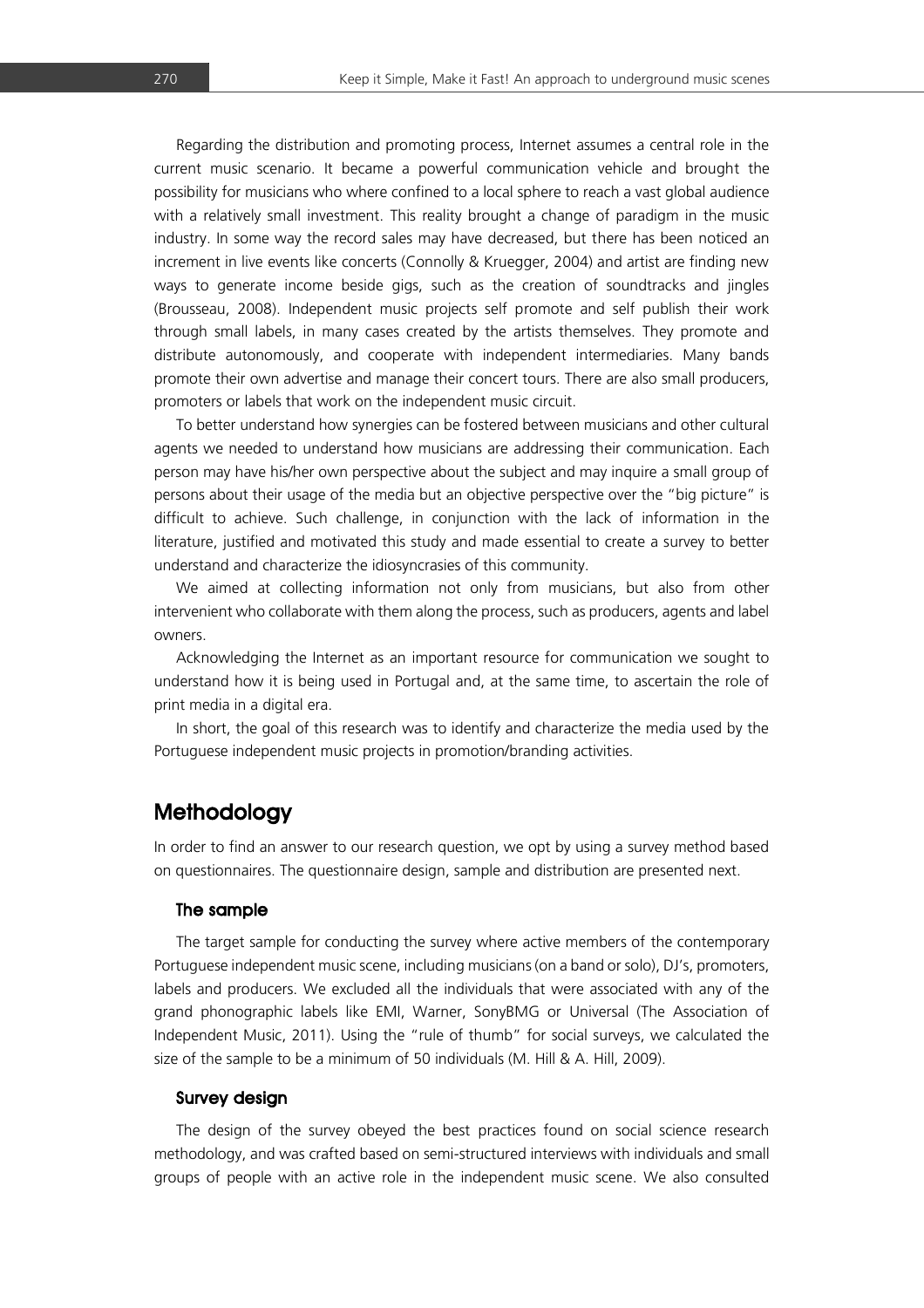graphic and web designers on topics related with the media and an advertising copywriter to validate language aspects.

We made a preliminary survey with a sample of 10 individuals to identify possible misunderstanding of the questions, to measure time of response and to improve the quality of the survey.

#### Structure of the survey

The survey was organized in five blocks of questions, grouped according to their aim and function. The average time of response was estimated in 18 minutes, so we have decided to include a feature for saving and continue later in order to minimize the turn away.

In the first part of the survey we characterized the respondents regarding their social and demographic aspects.

The second part was dedicated to identify and define the music project of the respondent, and their positioning in the music scene. We defined two possible categories. The first one gathered people that created and performed music, such as musicians, bands, DJs. The second category included people that are indirectly related with the music creation, such as label managers, agents, promoters and producers. These categories were not exclusive, so the same respondent could be simultaneously a musician and manager of a label, for example.

The third part inquired about the media used for disclosure, which media are being used and how. In the forth part we identified the publishing habits and channels.

Finally, the fifth part was dedicated to gather information about the importance attributed to each media, and the advantages and disadvantages of Internet and print media for disclosure. This was an optional part, comprised of open-ended questions.

#### Collecting data

Since the sample was scattered all over the Portuguese territory, the idea of conducting face-to-face questionnaires was declined. Assuming that the majority of the audience was Internet proficient, we concluded that the best way to reach the respondents was through the Internet with a self-applied survey (Janet, Steve, & Healy, 2001; Brace, 2004).

After testing several platforms we chose Survey Gizmo<sup>3</sup>, for having all the features needed and being free for academic purposes. We designed the survey and generated an URL, which was distributed mainly through email and social networks.

We sent approximately 500 emails and made approximately 600 contacts thought Myspace and Facebook.

We also address the survey thought known channels in the independent music scene like Raquel Lains<sup>4</sup>, A Trompa<sup>5</sup> e Sergio Hydalgo<sup>6</sup>. This resulted in 200 emails sent to musicians and concert producers by Raquel Lains and a banner in A Trompa website with an URL to the survey.

The survey was self-filled so we created an introductory text explaining the goals of the research and the criteria for being considered in the sample. In this text there was also a request for the respondents to forward the survey for their contacts.

<sup>-&</sup>lt;br>3 <http://www.surveygizmo.com/> (consulted at 17/05/2014)

<http://www.letstartafire.com/> (consulted at 17/05/2014)

<http://a-trompa.net/> (consulted at 17/05/2014)

<sup>6</sup> <http://www.mafama.blogspot.pt/> (consulted at 24/2/2011)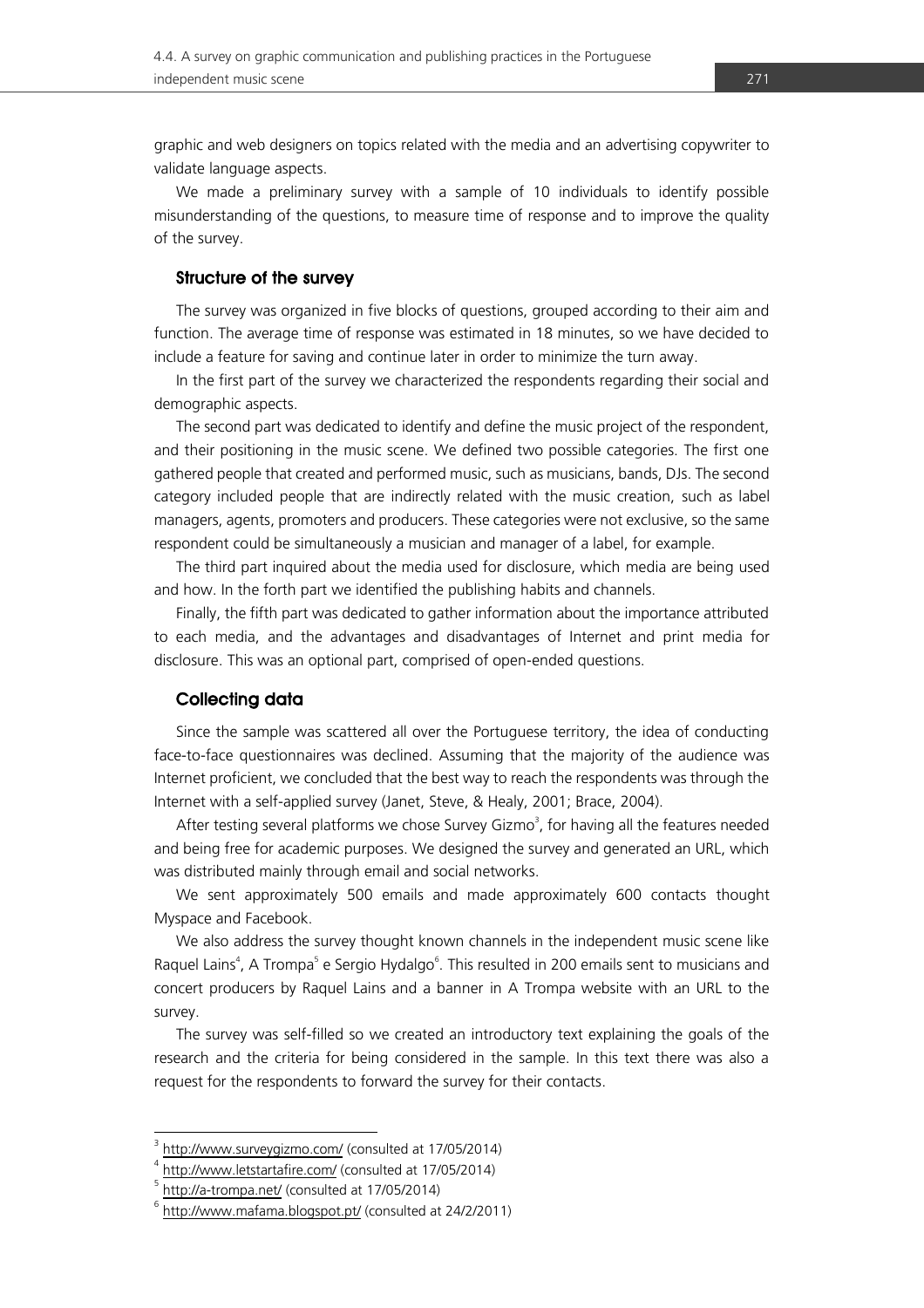The data was collected between January 15 and April 15 in 2011 gathering a sample of 72 individuals from musicians, producers, DJs, and independent label managers.

#### Data analysis

For statistic analysis we used the SPSS v.18 software. For descriptive analysis of the variables (nominal or ordinal scale) we calculated the absolute and relative frequencies.

With continuous variables we used hypothesis test, T test. We used a significance level of p<0.05.

For the open answers analysis in the last part of the survey we grouped the answers by similarity to further descriptive analysis using absolute and relative frequencies.

### **Results**

#### Social and demographic aspects

The majority of the responses came from Lisbon (53%) followed by Porto (13%). Almost all the respondents where male (89%) and the majority had ages between 25 and 34 (72%). 78% of the inquired had a degree or other higher education diploma, and all them used the Internet on a daily basis.

#### About the projects represented

Half of the surveyed respondents had only 1 musical project and a quarter had 2. Approximately a quarter of the surveyed had 3 or more projects. The majority of the surveyed (84%) started their project before the year 2000, and, as seen in the Figure 1, 2005 registered an increment of new musical projects.



Figure 1 - Beginning of the projects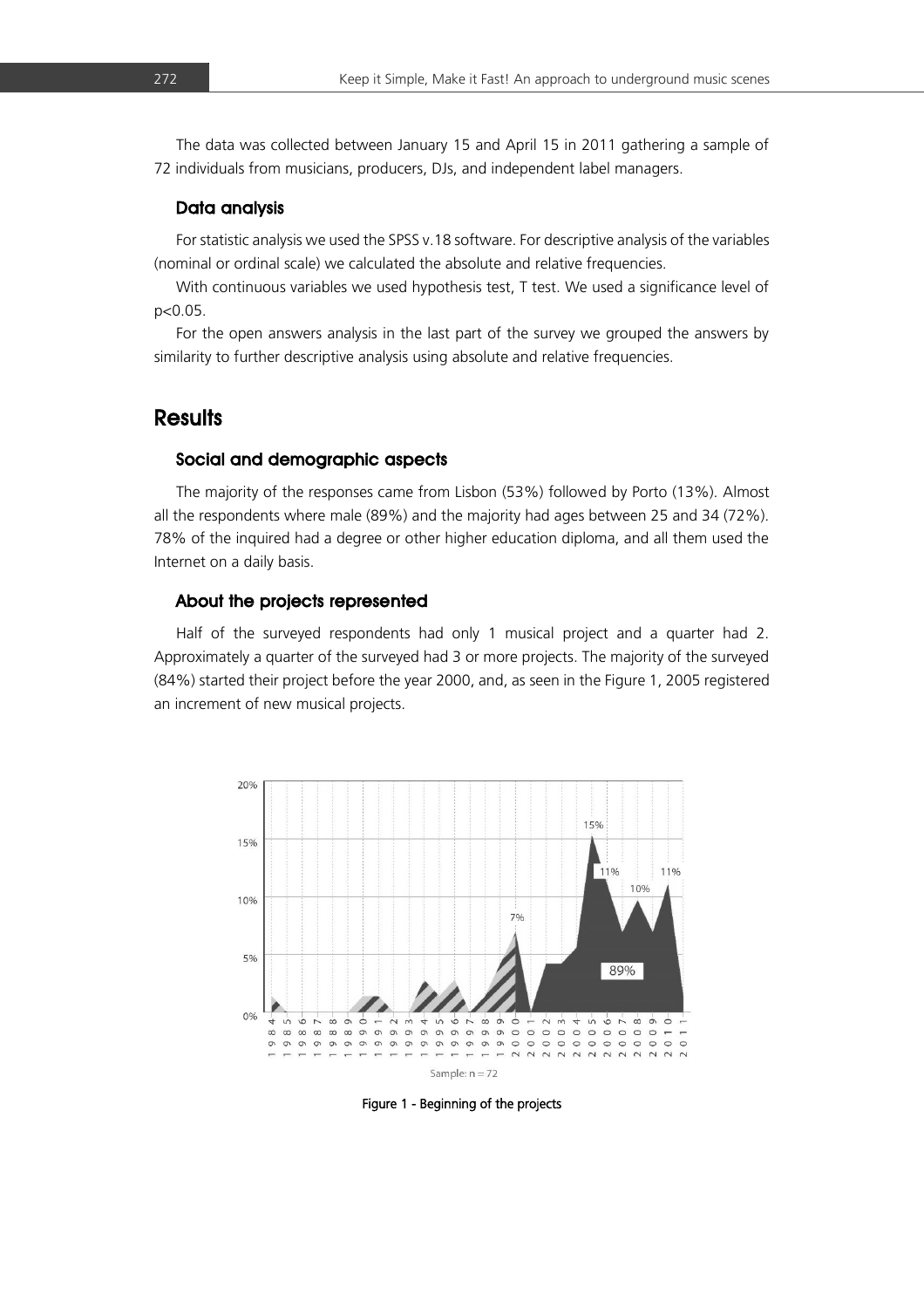According to the activity of each respondent we defined two categories. The one related with creating and performing music, gathering musicians, bands or DJ's was represented by 63% of the respondents. The other category including people with an activity surrounding the music creation (producers, promoters, label owners or agents) represented 38% of the respondents.

To inquire the level of activity of each respondent, we asked how many events they had organized or have participated in the last 12 months. 79% promoted 1 or more events and 82% participated in at least 1 event organized by others.

From this sample those identified as being in the surroundings of music creation exhibited more activity on the promotion of events, organizing 6 to 10 a year (26% against 7%) and 11 or more events a year (44% against 24%).

They also have been more active in events organized by others, participating in 11 or more a year (56% against 31%).

#### Media used for disclosure

#### Advertising media

When asked about who developed the artwork for any graphic media related with the musical project, such as posters, disc covers, flyers and photography, the majority resorted Very Often or Always to active members of the project (83%) and/or friends (47%), as seen in Figure 2.



Figure 2 - Who developed artwork for graphic media

Another significant figure is that 30% never hired a professional to do this kind of work, and 55% never turned to an atelier or agency.

When asked about the media used to disclosure their project(s), almost every respondent elected the Internet (96%) as the preferable medium, followed by print media: flyers (75%) and posters (74%). 29% of the survey claimed to use "other print media than posters or flyers".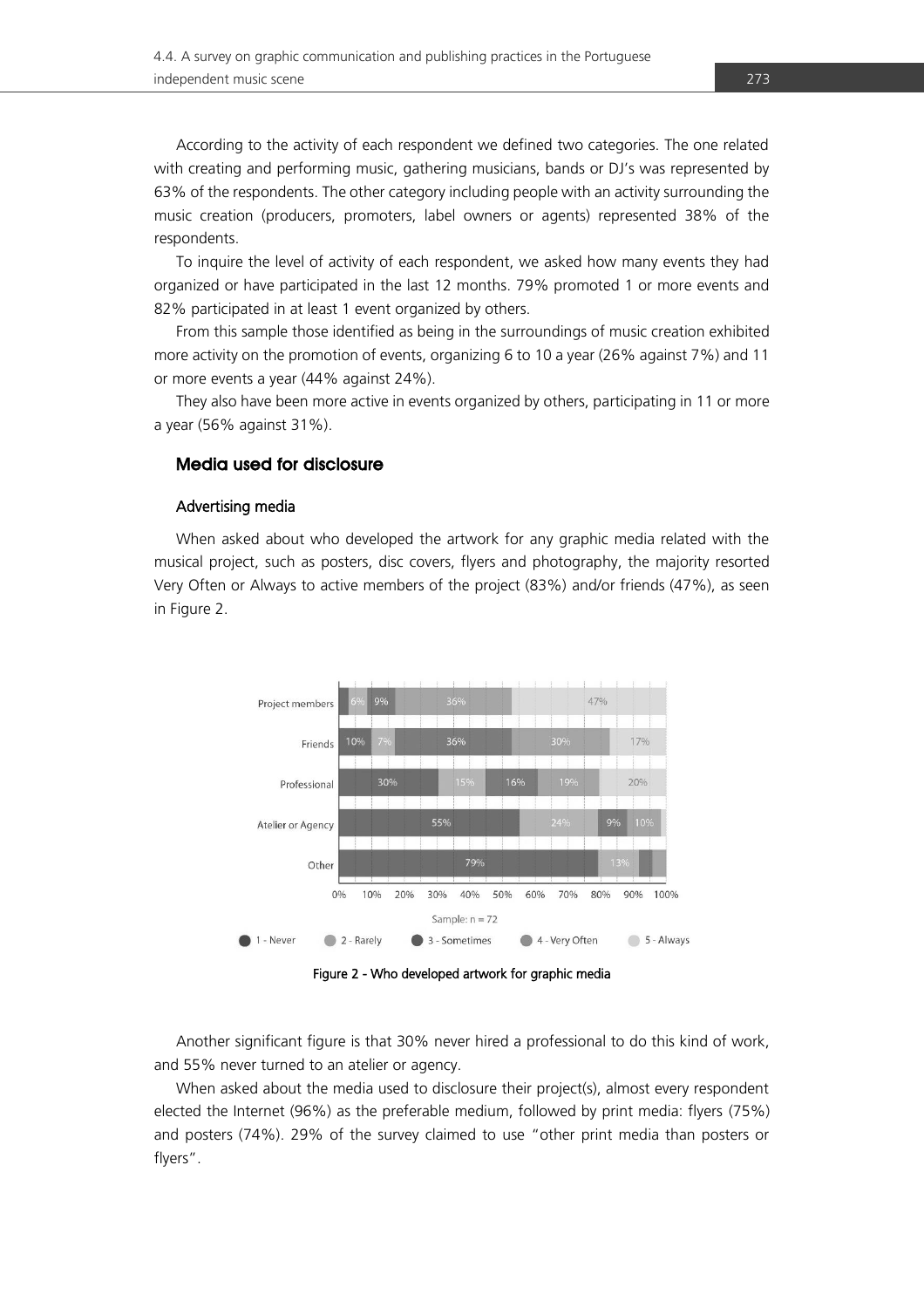When asked about which other media they used besides Internet and print media they pointed radio and publications like newspapers or magazines, or even more personal channels such as mobile SMS and word of mouth.

When asked about which media they considered as Very Important for promotional purposes, 76% of the enquiries elected Social Media, 61% mentioned Radio and 54% declared newspapers/magazines (Figure 3).



Figure 3 - Importance of media

Video was considered a relevant medium since sites like Vimeo.com or Youtube.com where referred as Very Important (49%) or Important (42%). Similarly, regarding content, the video clip was also considered Very Important (46%) or Important (39%). Email and newsletter were pointed as Very Important by 44% of the surveyed. In print media, posters and flyers where considered More or Less Important, respectively by 35% and 43% of the sample. Posters where considered Very Important by 25% and Important by 29%. Flyers where considered Very Important by 19% and Important by 18%. In a period of 12 months before the survey, 72% of the respondents used print media to disclosure at least once.

#### Print media

The print formats most common among the surveyed are the A4 and the A3. The majority never used larger formats like 50x70 cm and never printed more than 500 copies of posters. The most frequent number of copies was less than 100. For flyers the most used format is A5, and as for the posters, the majority (63%) never printed more than 500 flyers and the most common amount is less than 100 copies.

#### How they are using the Internet

We identified three main platform used by the surveyed. The majority of the respondents always use Social Networks (74%), Website (55%) and Email (52%) as seen in Figure 4. Video sharing sites, like Youtube or Vimeo, where used Always by 22% and Very Often by 22%. The majority Never used Blogs (51%) or photo sharing sites like Flickrs or Picassa (62%).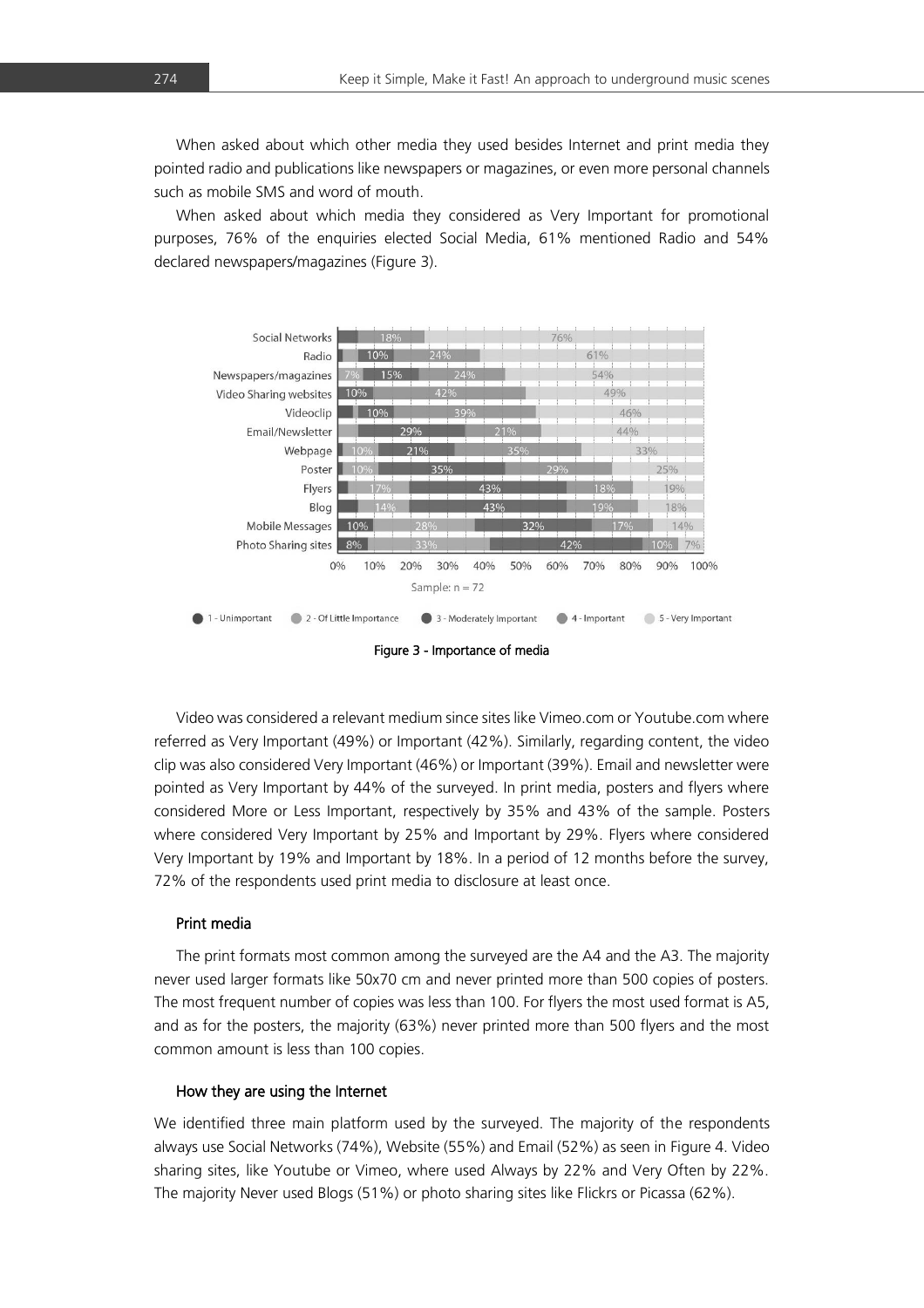

#### Publishing habits and channels

When enquired about the audio formats used for publishing, those who have published a record (87%) have elected the MP3 format (70%) - through net-labels or similar –, the Industrial CD (68%) and home recorded CD-R (48%) as the preferable formats. To distribute the copies, 89% have used the Internet and 85% made their own personal distribution without recurring to intermediaries.

#### Print Media versus Internet (Advantages and Disadvantages)

When asked about the advantages of the Internet 64% pointed the ability to reach a vast audience. Other advantages have been referred like being low cost (44%), fast (38%) and accessible (26%). The fact of being multimedia, combining different types of content like video, photography, sound was pointed as an advantage by 13%. The possibility of a direct contact with the audience was also referred as an advantage by 11% of the surveyed. The disadvantages of the Internet registered disperse answers, but there was a clear reference to the excess of information, pointed by 49% of the surveyed.

Some of the respondents mentioned that the Internet is not accessible to everyone (11%) and that it has low impact on communication (11%). For print media, distinction was the main advantage (33%). Being tangible was also referred as an advantage by a quarter of the respondents. The ability to disclosure to a wider audience was referred as an advantage by 19%. The graphic potentiality of the media as a support was also referred as an advantage (17%) and the ability to distribute in strategic spots closer to the target audience (17%). The main disadvantages for print media where it's cost (50%) and issues related with logistic and distribution (27%). Ecological concerns where also referred by only 11% of the surveyed.

### Discussion and Conclusion

By crossing information we concluded that 46% of the surveyed used a combination of Internet, posters and flyers to disclosure their projects. Twenty five percent used Internet and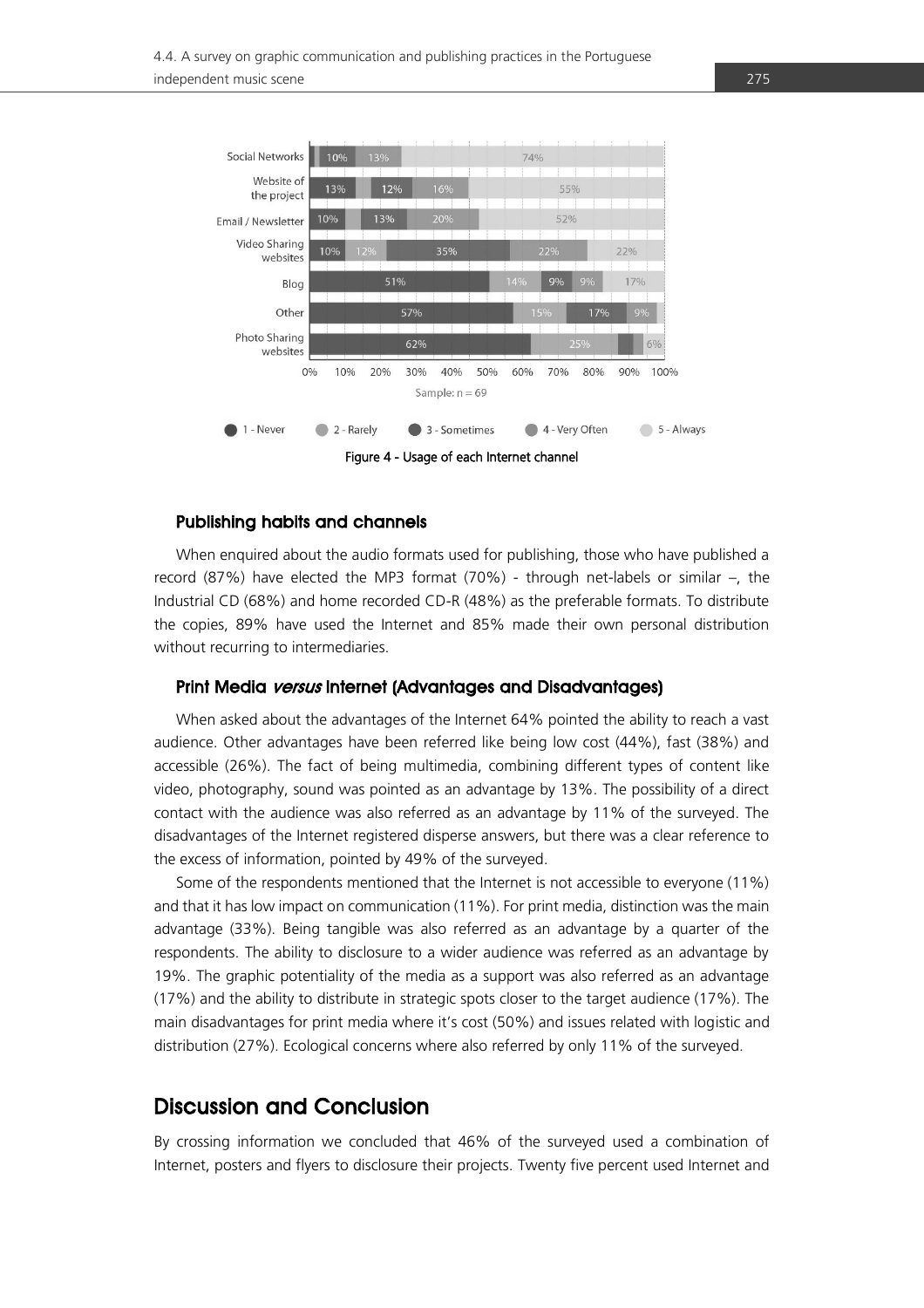flyers and only 19% used the Internet as the only communication medium. None of the inquired used only print media without using Internet (Figure 5).



Figure 5 - Usage of mixed media

The majority of the responses where submitted from Lisbon region (53%), followed by Porto (13%). This ratio (4,1) does not match the population ratio between the two cities (2,3), which led us to conclude that the sample distribution was biased due to the fact that most of the contacts where addressed from Lisbon. Therefore, we cannot draw conclusions regarding the geographic distribution of independent music projects. The age group of the majority (72%) of the sample lies between 25 and 34 years old. This data may be a consequence of the distribution platform of the survey, as an online survey may be easier to respond to a younger audience. On the other hand, this age group is more propitious to the participation on independent music projects.

We registered an increment on the creation of new projects since 2001 with a particular grow in 2005. We need to considerate that 2005 was a year when the researcher collected a great number of contacts used on this survey<sup>7</sup>. This may have influenced the data collected, but we should consider that since the year 2000 there was an increasing demand for live shows in Portugal. And 2005 was a year with a singular increment. According to the International Federation of the Phonographic Industry there was an increment in the demand for live shows since 2005 (IFPI, 2010). In Portugal we observed an increment since the year 2000 with a slight decrease from 2008 to 2009 (INE, 2001, 2002, 2009, 2010).

Regarding the promotion of events, the respondents in the category "editors, promoters or producers", despite representing a smaller percentage of the sample, promoted more events during the last year than the group of "Band, Musicians or DJ's". This result matched the expectations, since the first category usually represents several bands or musicians.

The Internet was the main media used by the respondents. It was also the most important media. Social networks where the main channel used by the respondents and were also considered the most important, more than some traditional great diffusion media like radio or press. The importance attributed to video sharing sites like youtube.com or vimeo.com and

<sup>-&</sup>lt;br>7 Some of the contacts where made through themailing ered the most important, identify wich media the respondents had in mind.mportant to define a more specific period for t list of Cãoceito, a project co-founded by the investigator that was also founded in 2005.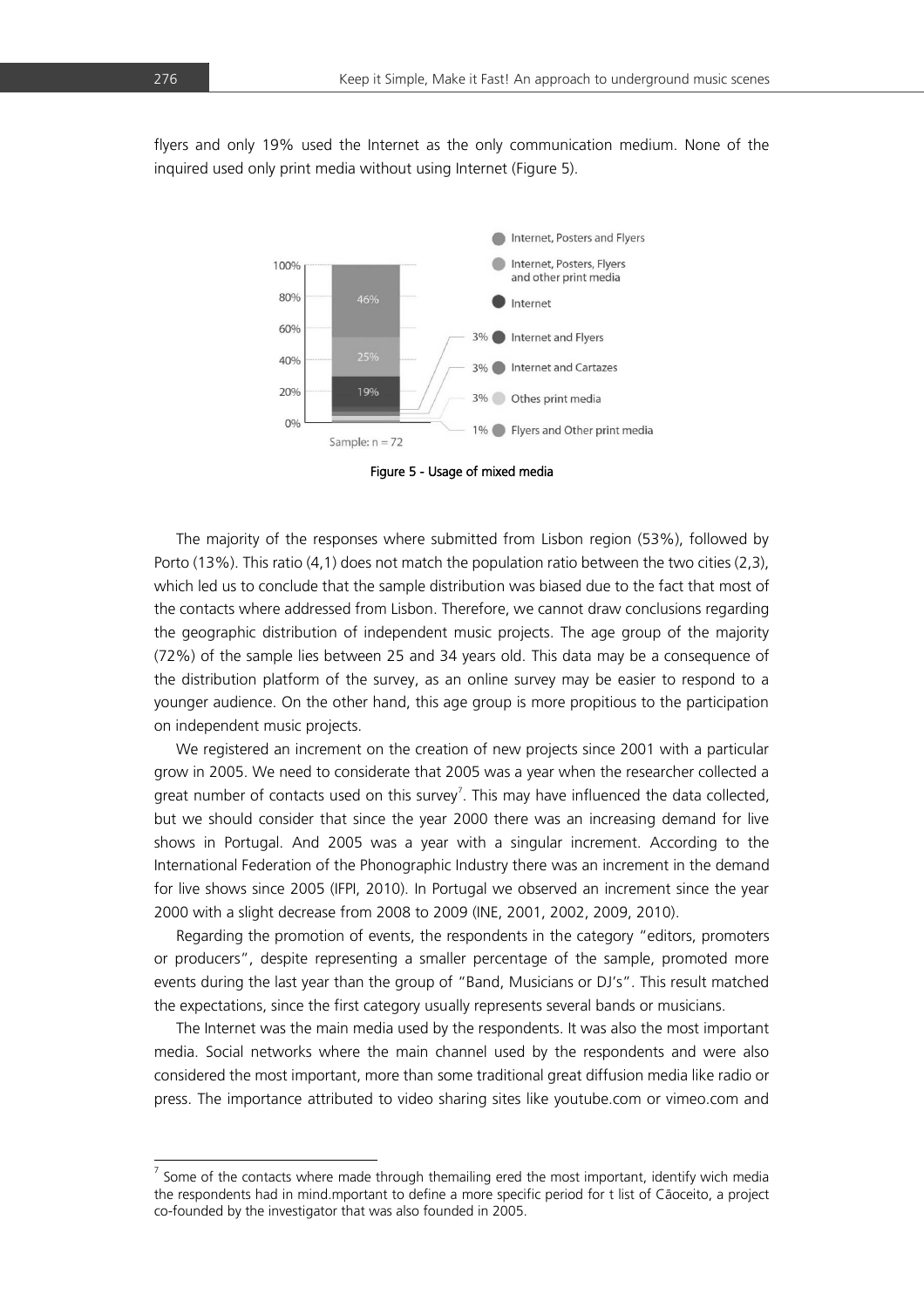Nonetheless, despite the fact that Social Media was considered the most important way for promotion, none of the other media was completely neglected. When comparing the average of the classification given to each media, we realize that the variation is small, 3,7 (in four) for Social media, against 1,7 (in four) for images sharing sites.

When asked about the advantages of the Internet, the respondents referred the widerange, low-cost, fastness, being accessible and multimedia. Comparing these results with the importance attributed to each medium, we concluded that our sample values a multiplatform approach for disclosure, combining sound, image and video.

The main disadvantage pointed to the Internet was the excess of information circulating that interferes with the communication and makes difficult to stand out.

The Internet was the most valued media, but in print media posters registered some importance. They where considered "Very Important" or "Important" by 54% of the respondents, against 11% that considered the Importance of the poster "Small" or "None". The majority of the surveyed already used flyers (75%) or posters (74%) for disclosure and on the last 12 months 72% of the surveyed used print media to advertise at least one event.

The promotion of events was not always followed by a disclosure with print media. Especially when the respondents promoted more than 11 events a year. This means that the respondents that promote more events don't always do it through print media. They use it, but more occasionally using always other on-line media. When printing posters the respondents used mainly 100 series. Higher number of copies where used, but the higher they where the least frequent they where. The cost of print media was probably the main reason for that, but there can also be other reasons for these results like distribution issues.

The most frequent printing formats where the A4 and A3 most frequently printed in small series. Notice that these formats are easy to find in consumer print shops of home printers. Larger standard formats that require printing on other kinds of print shops are less frequent.

Comparing these results with the advantages and disadvantages, we conclude that the usage of small runs and smaller formats is related with the costs and the difficulties on the distribution in large quantities. We registered similar behavior to poster with flyers. Higher numbers of copies where less frequently used. For the printing sizes, we couldn't draw conclusion.

The main advantage pointed to print media was its distinction from other media, maybe because of the issues with the excess of information found on the Internet. The tangibility of printed objects and its potential as a media was also valued as qualities. An important advantage attributed to print media was the possibility to post in strategic spots, closer to the target audience. The main disadvantages pointed to print media where the cost, and issues related with logistics and distribution.

We believe that this data sheds some light over the new possibilities under the new wave of Makers and DIY scenes. After running this study, became obvious to us that print media is still an important complement to the digital promotion channels. However, the price and distribution issues refrain promoters and creators to use them in large scale. The challenge now is to find methods to produce interesting print materials, in a low-cost and sustainable way.

We find examples in the Portuguese and in the international landscape of traditional techniques like screenprint, printmaking, engraving, being used in small printshops or at home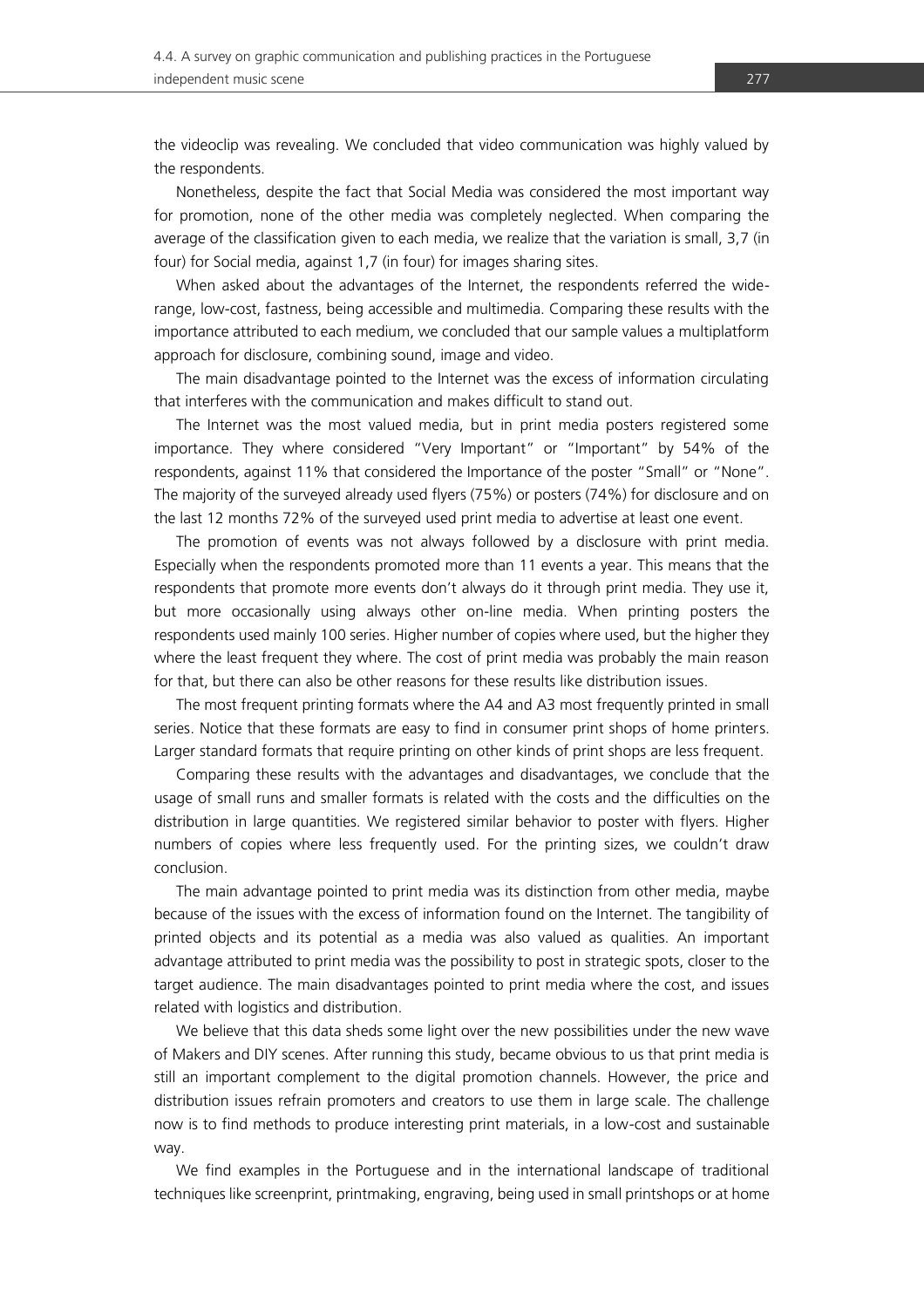(Figure 6 and Figure 7). They may have a word to say, since they can be produced without the use of expensive equipment or by recovering old equipments that aren't in use and find another purpose.

This study followed a convenience sample, so the range of the conclusions is limited. We identified some aspects to improve in further studies.

We identified a high number of responses in "Other print media than poster or flyers" (29%). It would be important to identify witch media the respondents had in mind.



Figure 6 - DIY screen-print device at Paulo Arraiano Studio.



Figure 7 - Nick Sambrato - Printmaker

Acknowledgements: We would like to acknowledge the contribution from Raquel Lains, Rui Dinis from the music blog "A Trompa" and Sergio Hydalgo from ZDB on the distribution of the research questioner among the independent Portuguese music community. They represent three of the most important stems of this community and their extensive list of contacts contributed for the relevance of the study. We also would like to acknowledge Marta Teixeira da Silva and Cristina Dias, current members of Cãoceito, for their friendship and for having shared with us such great moments in the making and publishing of independent music projects. Last but not least, we acknowledge and thank the guidance of Emílio Vilar during the design and conduction of this research. His scientific contribute was instrumental for achieving such expressive results. This research is part of a Master degree